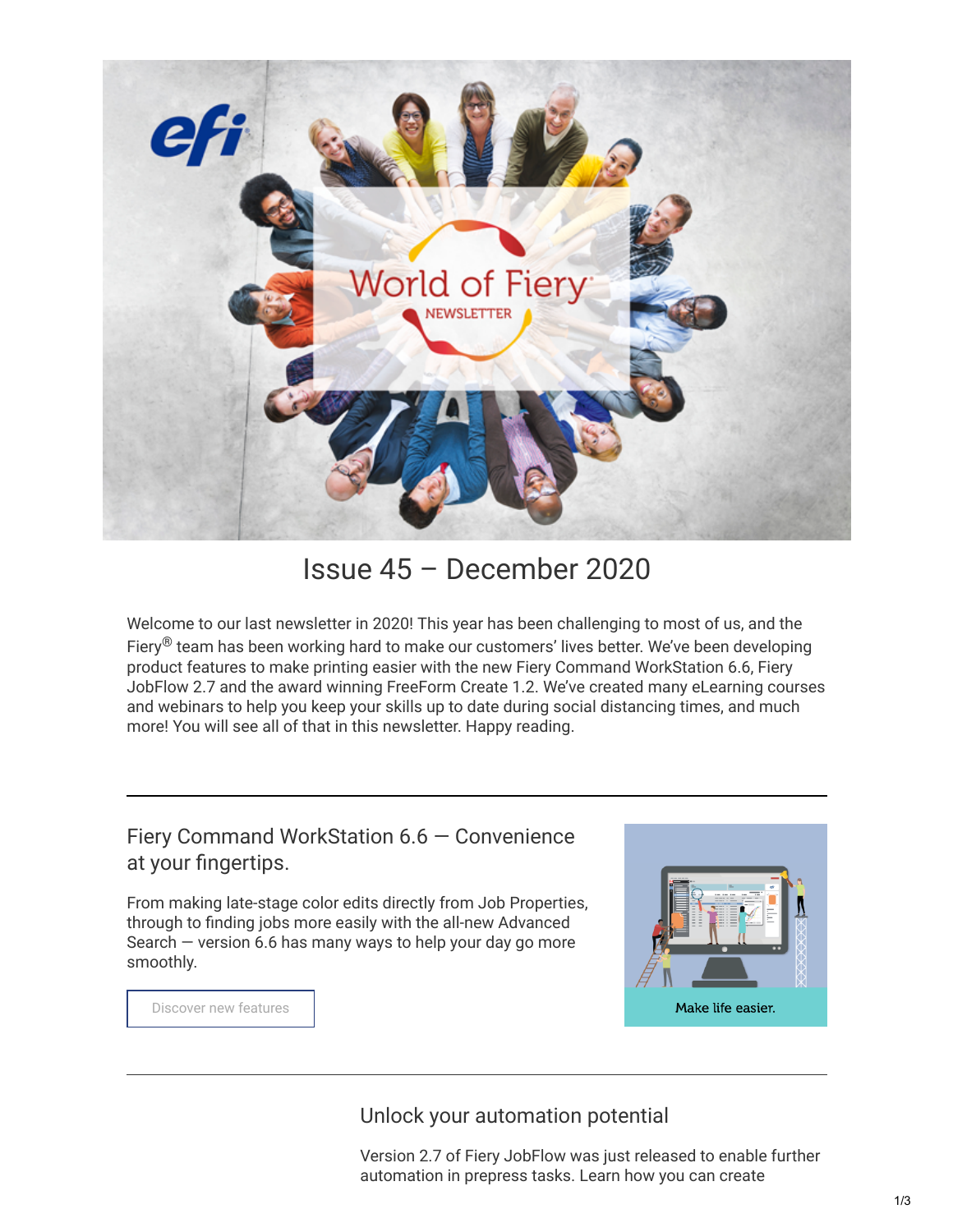

automated workflows to upscale images, reorganize PDF pages, send jobs to the next available printer, and more.



## Upgrade to a more flexible Fiery Color Profiler Suite

Version 5.3.3 of Fiery Color Profiler Suite brings macOS<sup>®</sup> 11 support, plus more flexible ways to measure color. If you are already using Color Profiler Suite but aren't on the latest version, check out all the [great reasons to upgrade](https://www.efi.com/marketing/fiery-servers-and-software/products/color-profiler-suite-get-latest-version/) (from version 4 onward to 5.3.3). To learn about, try, or buy:



[Find out more](https://www.efi.com/library/efi/documents/2500/efi_fiery_cps_533_whatsnew_pdf_ps_en_us.pdf)



## See what's new with Fiery FreeForm Create

Fiery FreeForm Create keeps delivering powerful new features to make creating personalized jobs fast and easy. In version 1.2, you can choose to send your personalized files to the Fiery server in batches, add simple variables without needing a data source, quickly output a record as a PDF soft proof, use PDF vectors as variable objects, more easily manage your connected Fiery servers, and more time-saving features.

[Learn more](https://www.efi.com/products/fiery-servers-and-software/fiery-workflow-suite/fiery-freeform-create/whats-new/)

## Get more with EFI IQ

All good things must come to an end and be replaced with something even better. Fiery Navigator has been replaced with EFI™ IQ™  $-$  a suite of free and paid cloud applications. Join EFI IQ and make your print production more intelligent.



[Watch this video to learn more](https://www.youtube.com/watch?v=AjqauF88jYY)